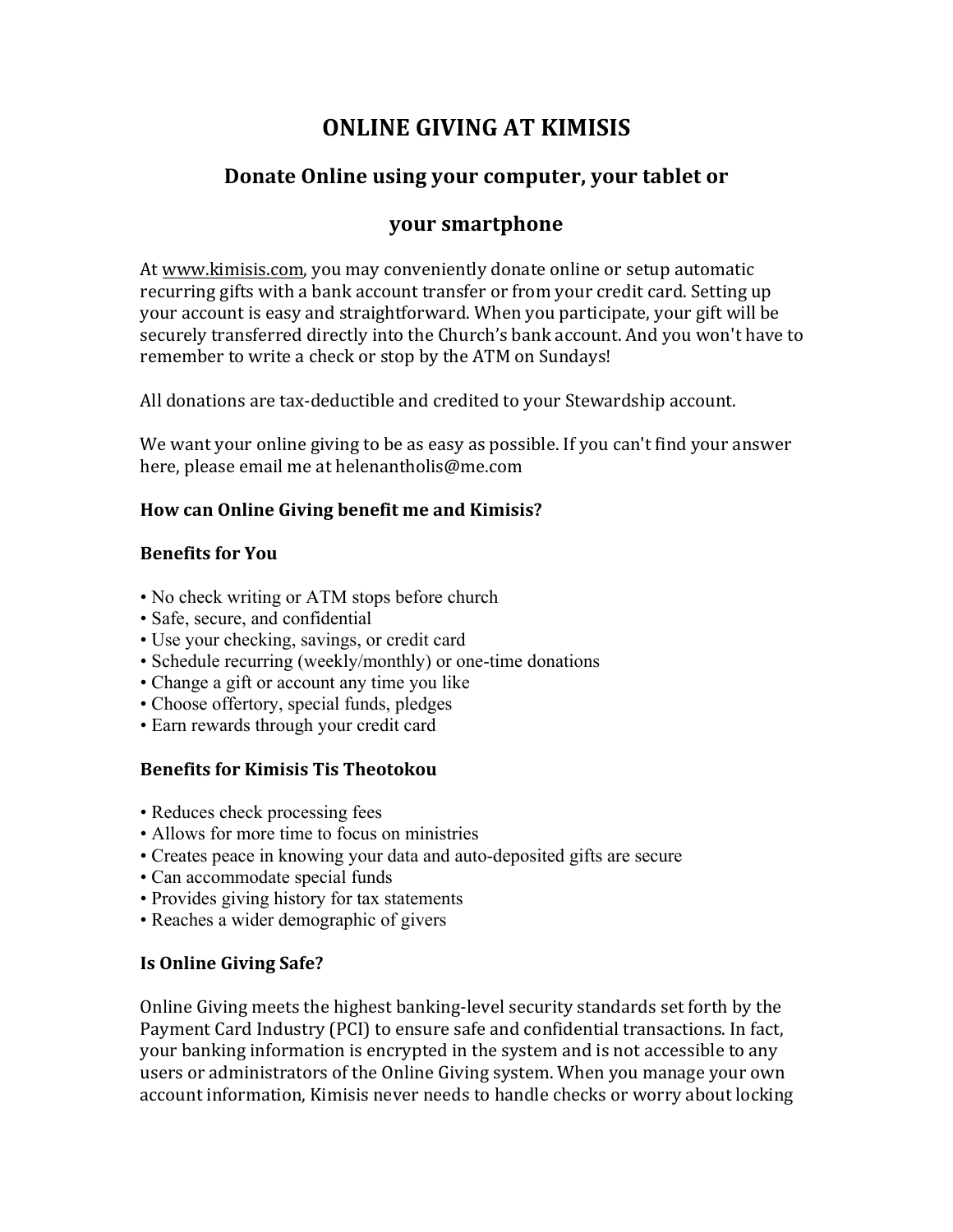up documents containing your account information. And you'll always be certain that your gifts are direct-deposited into the Kimsisis account.

#### **What are the advantages of Online Giving?**

It makes it easy to give, even when you are unable to attend church. Giving electronically also helps the church save money and plan its budget!

#### How are my contributions automatically deducted from my account?

Once you complete the online registration form, the contribution amount you specify will automatically be transferred from your bank account to the church's bank account.

#### **When will my contribution be deducted from my account?**

Your electronic contribution will be debited on the date you specify on the "My Gifts" page of the Online Giving system.

#### **If I do not write checks, how do I keep my checkbook balance straight?**

Since your contribution is made at a pre-established time, you simply record it in your check register on the appropriate date. Electronic contributions are recorded for you on your bank statement as well as your online reports.

#### **Without a canceled check, how can I prove I made my contribution?**

Your bank statement and the Online Giving system both provide reports that document your electronic transactions.

#### Can I put different amounts in offerings and have all of them withdrawn at different times?

You can contribute to different offerings at different times; however, you will have to do each one separately. You will receive a receipt for each one.

#### **What if I change bank accounts?**

Log in and update your account information in the My Payment Schedule window. Each checking/savings/credit card can be changed using the edit button, deleted completely, or new accounts can be added on the right side of the screen.

#### **How much does Online Giving cost?**

It costs you absolutely nothing! However, you may wish to add 3% to your amount to defray expenses to Kimisis.